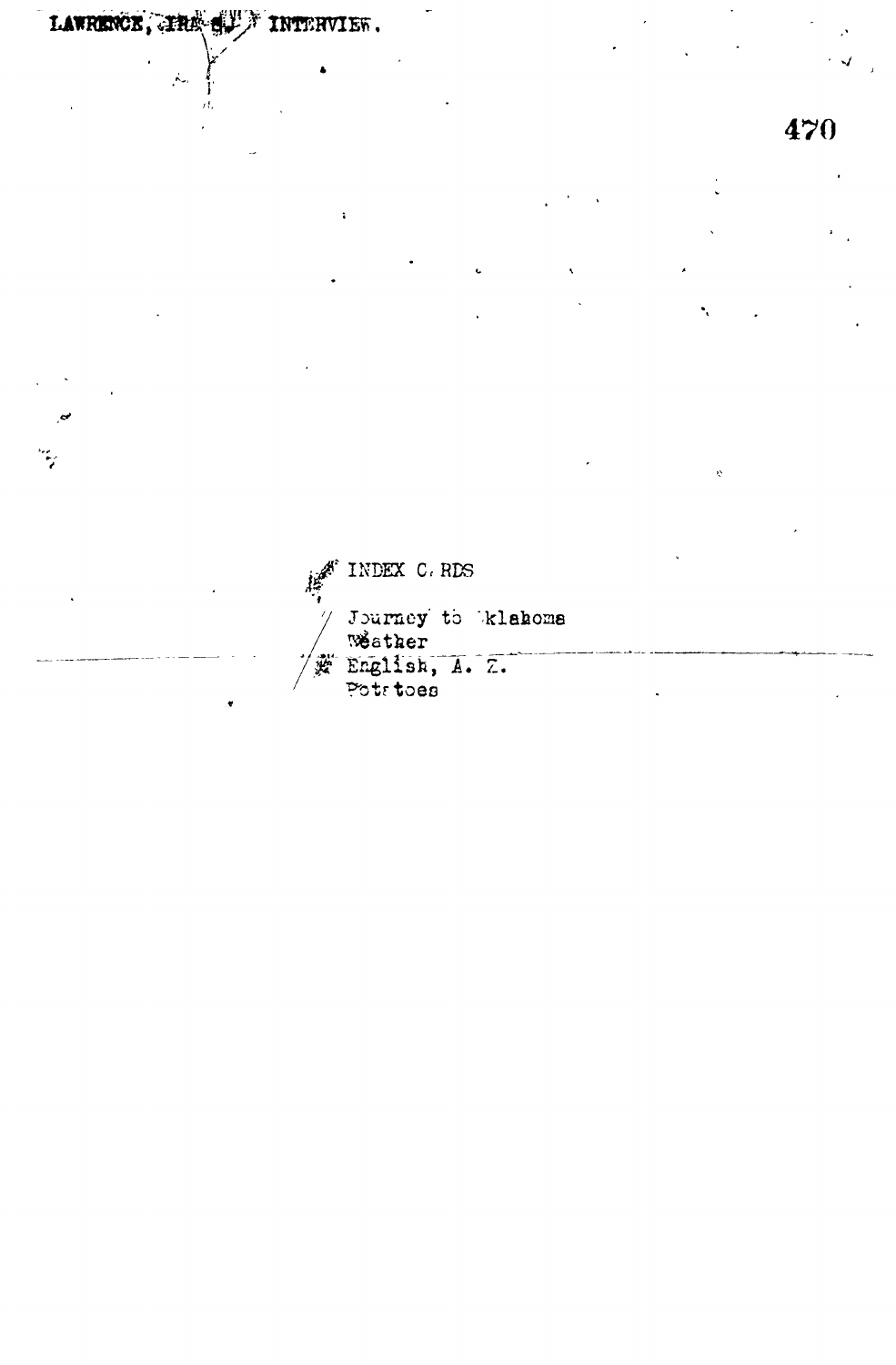**471**

IRA-3. LAWRENCE, Informant. Okay, Oklahoma. Ja». S, Buohanan.

\*\*\*\*\*\*\*\*\*\*\*\*\*\*\*\*\*\*\*\*\*\*\*\*\*\*\*\*\*

My father, 7.  $\hat{x}$ . Ikwrence was born near Rome, Georgia, in 1851. and was reared in that vicinity. In 1873, with an uncle by the name  $\sim$  Y, of Woodruff, he moved, to Arkansas where he was later married to of Woodruff, he movedlto Arkansas where he was later aarried to Ella Jane Moorehead in Greenwood, Arkansas, in 1877. Residing on Blla Jane Moorefcead in Greenwood, Arkansas, in 1877. Residing on a farm near Lavacca, Arkansas; until 1889, when , with four children, a farm near Lavacca, Arkansas; until 1889, when ,with four children, with four children, with four children, w<br>The children, with four children, with four children, with four children, with four children, with the childre they moved to the Indian Territory, where he settled ten milea east "of Muakogee who "of Muakogee" who who who who who who who was and antil 1891, He then aided to real to real to r4uskogae and and to r4uskogae and to r4uskogae and to r4uskogae and to r4uskogae and to r4uskogae and to r4us resided there until his ieath, Febnuary 26, 1937, with exception of five years he lived near Okay.

On the trip from Arkensas to the Indian Territory, due to bad roads, he was ten days making the trip of about 150 miles in a wagon. Of course there were no bridges, and streams that could not be forded were crossed by ferries and when the atreams were too high for the ferries to operate, we would be compelled to wait until the water receded.

In 1893, he, with Bob Gilliam of Warner, made the run in the land ppening of western territor of Oklahoma. Being unsuccessful, he ppening of western territor. of Oklahoma. Being unsuccessful, he

returned to Muskogee and continued farming whiah he^haa always followed. to cotton and the same acreage to corn, all laid by and prospects to cotton and the some acreage to correspond to correspond to correspond to correspond to  $\mathcal{L}_\mathcal{D}$ 

never better for a bountiful crop, when there was a ball storm in the was a ball storm in the was a ball storm<br>The was a ball storm in the was a ball storm in the was a ball storm in the was a ball storm in the was a ball